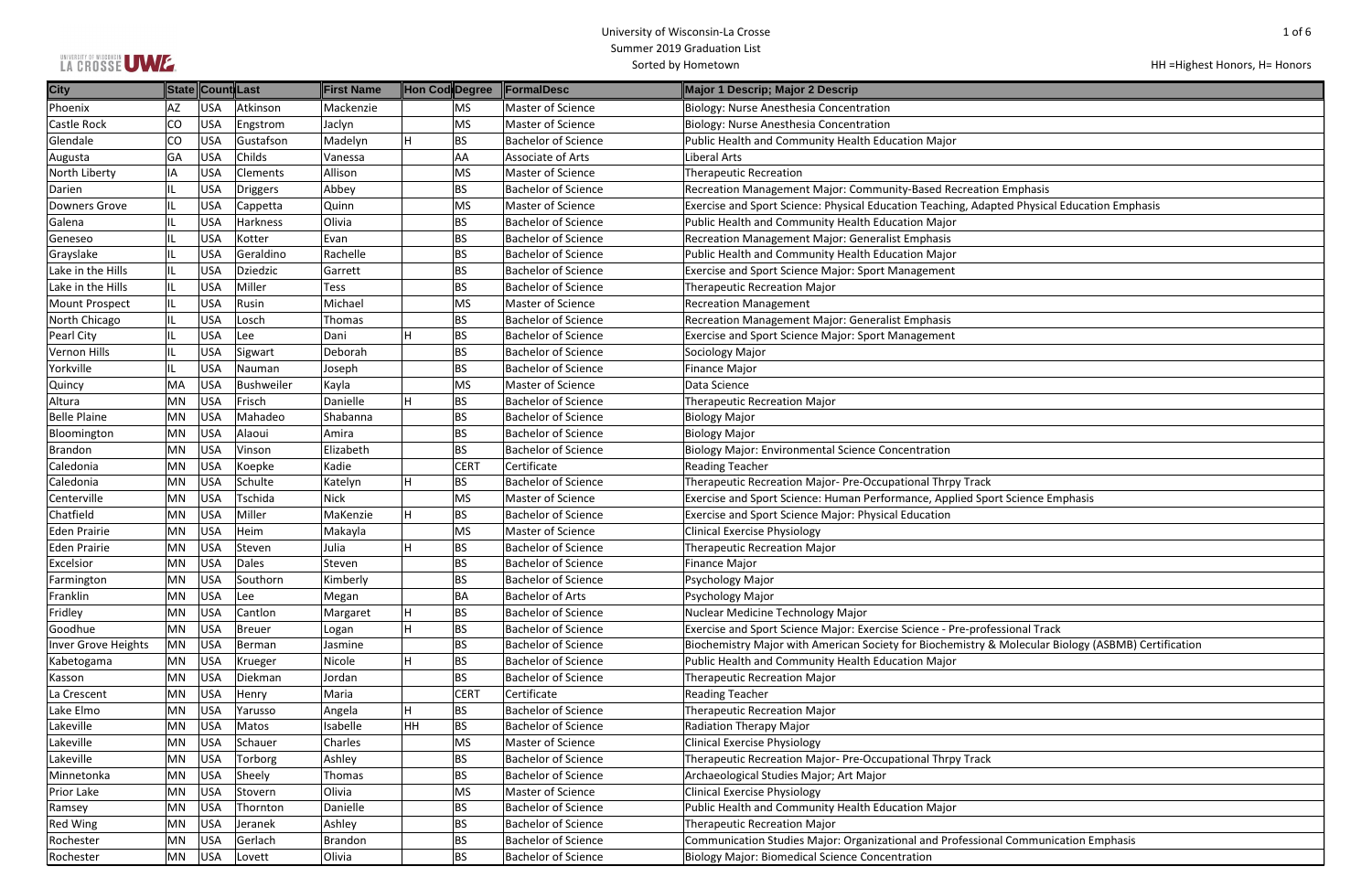|  |  |  |  | LA CROSSE UWE. |
|--|--|--|--|----------------|
|--|--|--|--|----------------|

## HH =Highest Honors, H= Honors

| tion                                          |
|-----------------------------------------------|
| <b>Communication Emphasis</b>                 |
|                                               |
| d Physical Education Emphasis                 |
|                                               |
|                                               |
|                                               |
| ional and Professional Communication Emphasis |
|                                               |
|                                               |
| mphasis                                       |
| d Physical Education Emphasis                 |
| d Physical Education Emphasis                 |
|                                               |
| d Physical Education Emphasis                 |
| d Physical Education Emphasis                 |
| d Physical Education Emphasis                 |
| d Physical Education Emphasis                 |
|                                               |
| ure/Outdoor Education Emphasis                |
|                                               |
|                                               |
| d Physical Education Emphasis                 |
|                                               |
| d Physical Education Emphasis                 |
|                                               |
|                                               |
|                                               |
| ional and Professional Communication Emphasis |
|                                               |
|                                               |
|                                               |
| k                                             |
| Communication Emphasis                        |
| mphasis                                       |
| Communication Emphasis                        |
|                                               |
|                                               |
|                                               |
|                                               |
|                                               |
|                                               |
|                                               |
| mphasis                                       |
|                                               |
|                                               |
|                                               |
|                                               |
|                                               |
|                                               |
| <b>Communication Emphasis</b>                 |
|                                               |

| <b>City</b>             |           | State Count Last |                     | <b>First Name</b> | Hon Cod Degree  | <b>FormalDesc</b>              | Major 1 Descrip; Major 2 Descrip                                                                           |
|-------------------------|-----------|------------------|---------------------|-------------------|-----------------|--------------------------------|------------------------------------------------------------------------------------------------------------|
| Saint Paul              | MN.       | <b>USA</b>       | McGeehan            | Eli               | <b>BS</b>       | <b>Bachelor of Science</b>     | Finance Major: Risk, Insurance and Financial Planning Concentration                                        |
| Savage                  | MN        | <b>USA</b>       | Bickett             | Kathryn           | HH<br><b>BA</b> | <b>Bachelor of Arts</b>        | Communication Studies Major: Organizational and Professional Communication Emphasis                        |
| Savage                  | MN        | <b>USA</b>       | Nagel               | Jessica           | MS              | Master of Science              | <b>Clinical Exercise Physiology</b>                                                                        |
| Shoreview               | <b>MN</b> | <b>USA</b>       | Kroska              | Paul              | MS              | Master of Science              | Exercise and Sport Science: Physical Education Teaching, Adapted Physical Education Emphasis               |
| <b>Spring Valley</b>    | MN        | <b>USA</b>       | Plaehn              | Marcus            | <b>BS</b>       | <b>Bachelor of Science</b>     | <b>Accountancy Major</b>                                                                                   |
| Springfield             | MN        | <b>USA</b>       | Wenisch             | Lexy              | HH<br><b>BS</b> | <b>Bachelor of Science</b>     | <b>Therapeutic Recreation Major</b>                                                                        |
| Stewartville            | MN        | <b>USA</b>       | Hughes              | Caitlyn           | <b>BS</b>       | <b>Bachelor of Science</b>     | Exercise and Sport Science Major: Sport Management, Organizational and Professional Communication Emphasis |
| <b>West Saint Paul</b>  | MN        | <b>USA</b>       | Palmer              | Edward            | <b>BA</b>       | <b>Bachelor of Arts</b>        | Spanish Major                                                                                              |
| <b>Whalan</b>           | MN        | <b>USA</b>       | Higbe-Harrah        | Ruth              | HH<br><b>BS</b> | <b>Bachelor of Science</b>     | Biology Major: Cellular and Molecular Biology Concentration                                                |
| Winona                  | MN        | <b>USA</b>       | Bechly              | <b>Trey</b>       | H<br><b>BS</b>  | <b>Bachelor of Science</b>     | Recreation Management Major: Community-Based Recreation Emphasis                                           |
| Nashua                  | <b>NH</b> | <b>USA</b>       | Rogowsky            | Tara              | MS              | Master of Science              | Exercise and Sport Science: Physical Education Teaching, Adapted Physical Education Emphasis               |
| Alamogordo              | <b>NM</b> | <b>USA</b>       | Bocian              | Alex              | MS              | Master of Science              | Exercise and Sport Science: Physical Education Teaching, Adapted Physical Education Emphasis               |
| Albuquerque             | <b>NM</b> | <b>USA</b>       | <b>Wilks</b>        | Emiko             | <b>BA</b><br>HH | <b>Bachelor of Arts</b>        | English Major: Rhetoric and Writing Emphasis; Art Major                                                    |
| Franklin Square         | NY        | <b>USA</b>       | DiMeglio            | Natalie           | MS              | Master of Science              | Exercise and Sport Science: Physical Education Teaching, Adapted Physical Education Emphasis               |
| North Tonawanda         | <b>NY</b> | <b>USA</b>       | Draves              | Annie             | MS              | Master of Science              | Exercise and Sport Science: Physical Education Teaching, Adapted Physical Education Emphasis               |
| Slingerlands            | <b>NY</b> | <b>USA</b>       | Bender              | Joseph            | MS              | Master of Science              | Exercise and Sport Science: Physical Education Teaching, Adapted Physical Education Emphasis               |
| Walton                  | <b>NY</b> | <b>USA</b>       | Sherburne           | <b>Brooke</b>     | MS              | Master of Science              | Exercise and Sport Science: Physical Education Teaching, Adapted Physical Education Emphasis               |
| Whitesboro              | <b>NY</b> | <b>USA</b>       | Trad                | Alyssa            | MS              | Master of Science              | Exercise and Sport Science: Physical Education Teaching, Adventure/Outdoor Education Emphasis              |
| Hillsboro               | OR        | <b>USA</b>       | Alvarado            | Vanessa           | <b>BS</b>       | <b>Bachelor of Science</b>     | Public Health and Community Health Education Major                                                         |
| Wilsonville             | OR        | <b>USA</b>       | <b>DeMers</b>       | Kristin           | MS              | Master of Science              | <b>Clinical Exercise Physiology</b>                                                                        |
| Carversville            | PA        | <b>USA</b>       | D'Andrea            | Katie             | MS              | Master of Science              | Exercise and Sport Science: Physical Education Teaching, Adapted Physical Education Emphasis               |
| Rapid City              | SD        | <b>USA</b>       | <b>Wilkins</b>      | Mitchell          | MS              | Master of Science              | Biology: Nurse Anesthesia Concentration                                                                    |
| San Antonio             | TX        | <b>USA</b>       | <b>Barrios</b>      | Gabe              | MS              | Master of Science              | Exercise and Sport Science: Physical Education Teaching, Adapted Physical Education Emphasis               |
| Antigo                  | WI        | <b>USA</b>       | Bolen               | Nathan            | <b>BS</b>       | <b>Bachelor of Science</b>     | <b>Information Systems Major</b>                                                                           |
| Antigo                  | WI        | <b>USA</b>       | Schmidt             | Ryan              | H<br><b>BS</b>  | <b>Bachelor of Science</b>     | <b>Accountancy Major</b>                                                                                   |
| Appleton                | WI        | <b>USA</b>       | Dreier              | Kali              | <b>BS</b>       | <b>Bachelor of Science</b>     | <b>Radiation Therapy Major</b>                                                                             |
| Appleton                | WI        | <b>USA</b>       | Grabow              | Hannah            | <b>BS</b>       | <b>Bachelor of Science</b>     | Exercise and Sport Science Major: Sport Management, Organizational and Professional Communication Emphasis |
| Appleton                | WI        | <b>USA</b>       | Krejcarek           | Cory              | <b>BS</b>       | <b>Bachelor of Science</b>     | <b>Biology Major: Biomedical Science Concentration</b>                                                     |
| Appleton                | WI        | <b>USA</b>       | Stecker             | Samuel            | <b>BS</b>       | <b>Bachelor of Science</b>     | Radiation Therapy Major                                                                                    |
| Baraboo                 | WI        | <b>USA</b>       | Hart                | Taylor            | H<br><b>BS</b>  | <b>Bachelor of Science</b>     | Exercise and Sport Science Major: Exercise Science - Fitness Track                                         |
| Belleville              | WI        | <b>USA</b>       | Boley               | Colton            | <b>BS</b>       | <b>Bachelor of Science</b>     | Communication Studies Major: Organizational and Professional Communication Emphasis                        |
| Beloit                  | WI        | <b>USA</b>       | Granberg            | Matthew           | <b>BS</b>       | <b>Bachelor of Science</b>     | Recreation Management Major: Community-Based Recreation Emphasis                                           |
| Beloit                  | WI        | <b>USA</b>       | Ramquist            | Tyler             | <b>BS</b>       | <b>Bachelor of Science</b>     | Communication Studies Major: Organizational and Professional Communication Emphasis                        |
| Beloit                  | WI        | <b>USA</b>       | Ramsey              | Ross              | H<br><b>BS</b>  | <b>Bachelor of Science</b>     | Recreation Management Major: Tourism Emphasis                                                              |
| Berlin                  | WI        | <b>USA</b>       | <b>Brooks</b>       | Melanie           | H<br><b>BS</b>  | <b>Bachelor of Science</b>     | Public Health and Community Health Education Major                                                         |
| Berlin                  | WI        | <b>USA</b>       | Sondalle            | Ryan              | <b>BS</b>       | <b>Bachelor of Science</b>     | Recreation Management Major: Outdoor Recreation Emphasis                                                   |
| Birchwood               | WI        | <b>USA</b>       | Corry               | Deanna            | <b>MSED</b>     | Master of Science in Education | Student Affairs Administration in Higher Education                                                         |
| <b>Blue River</b>       | WI        | <b>USA</b>       | Watson              | Morgan            | HH<br><b>BS</b> | <b>Bachelor of Science</b>     | <b>Radiation Therapy Major</b>                                                                             |
| Bonduel                 | WI        | <b>USA</b>       | Wudtke              | Jacob             | H<br><b>BS</b>  | <b>Bachelor of Science</b>     | <b>Radiation Therapy Major</b>                                                                             |
| <b>Boulder Junction</b> | WI        | <b>USA</b>       | Claussen            | Abigail           | <b>BS</b>       | <b>Bachelor of Science</b>     | Recreation Management Major: Community-Based Recreation Emphasis                                           |
| Brookfield              | WI        | <b>USA</b>       | Gannon              | Jennifer          | MS              | Master of Science              | Biology: Nurse Anesthesia Concentration                                                                    |
| Brookfield              | WI        | <b>USA</b>       | Schlapman           | <b>Brooke</b>     | <b>BS</b>       | <b>Bachelor of Science</b>     | Public Health and Community Health Education Major                                                         |
| Brookfield              | WI        | <b>USA</b>       | Zuba                | Louisa            | <b>BA</b><br>H  | <b>Bachelor of Arts</b>        | Psychology Major                                                                                           |
|                         | WI        | <b>USA</b>       | Heiligenthal        | Seth              | H<br><b>BS</b>  | <b>Bachelor of Science</b>     | <b>Exercise and Sport Science Major: Sport Management</b>                                                  |
| Burlington              |           |                  |                     |                   | H               | <b>Bachelor of Science</b>     |                                                                                                            |
| Burlington              | WI        | <b>USA</b>       | Rynkiewicz<br>Tully | Margaret          | <b>BS</b>       | <b>Bachelor of Science</b>     | Public Health and Community Health Education Major                                                         |
| Burlington              | W١        | <b>USA</b>       |                     | James             | BS              |                                | <b>Public Administration Major</b>                                                                         |
| Cedarburg               | W١        | <b>USA</b>       | Makinster           | Madelynn          | <b>BA</b>       | <b>Bachelor of Arts</b>        | Communication Studies Major: Organizational and Professional Communication Emphasis                        |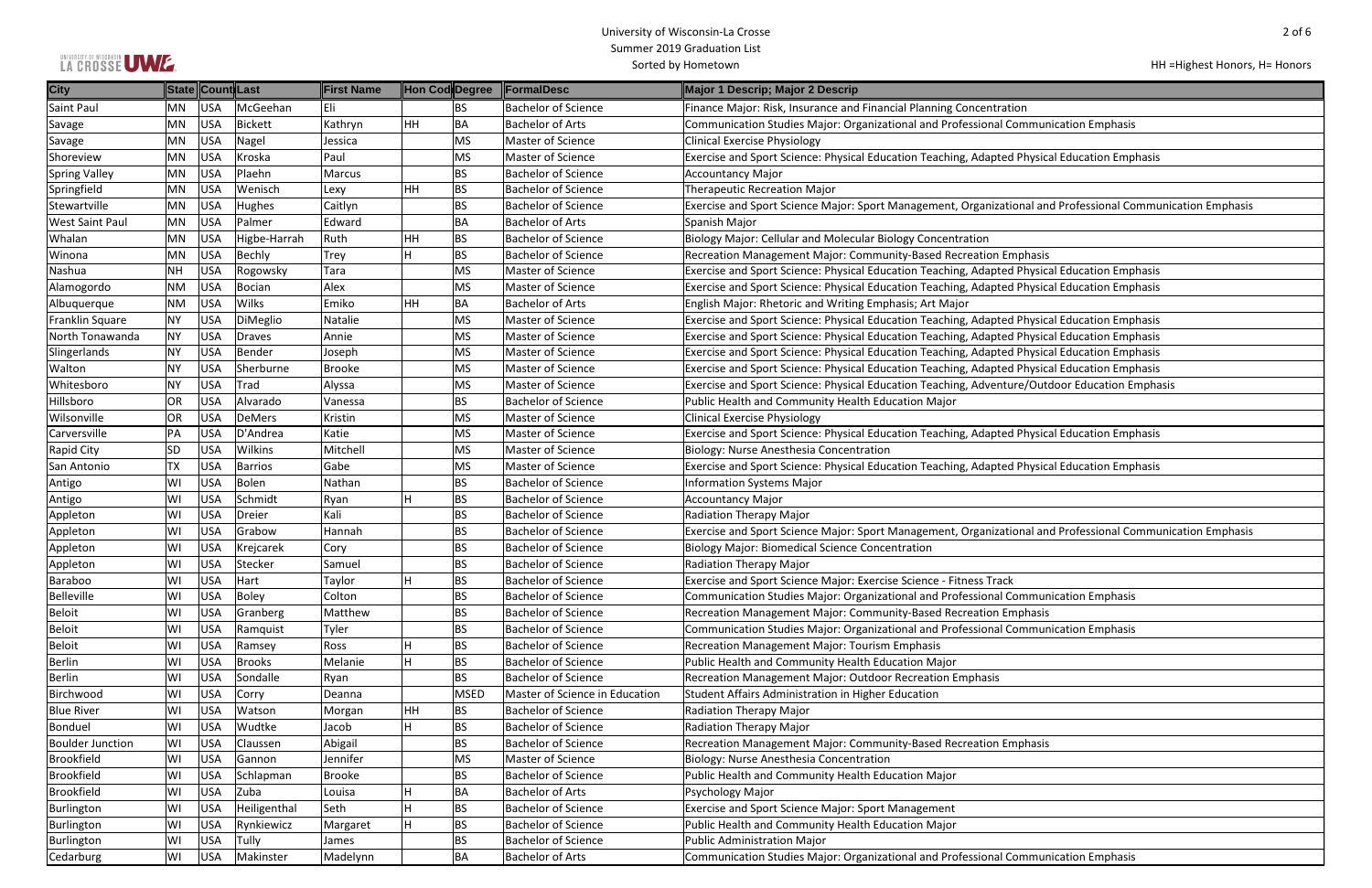|  |  |  | LA CROSSE UWE. |
|--|--|--|----------------|
|  |  |  |                |

| k                                             |
|-----------------------------------------------|
|                                               |
|                                               |
|                                               |
|                                               |
|                                               |
| k                                             |
|                                               |
|                                               |
|                                               |
|                                               |
|                                               |
|                                               |
| k                                             |
|                                               |
|                                               |
| ional and Professional Communication Emphasis |
|                                               |
|                                               |
|                                               |
|                                               |
| k                                             |
|                                               |
|                                               |
|                                               |
|                                               |
| k                                             |
|                                               |
|                                               |
|                                               |
|                                               |
|                                               |
|                                               |
|                                               |
|                                               |
|                                               |
| <b>Competitive Athletics Concentration</b>    |
|                                               |
|                                               |
|                                               |
|                                               |

HH =Highest Honors, H= Honors

| <b>City</b>          |    | State Count Last |               | <b>First Name</b> | Hon Cod Degree              | <b>FormalDesc</b>          | Major 1 Descrip; Major 2 Descrip                                                                           |
|----------------------|----|------------------|---------------|-------------------|-----------------------------|----------------------------|------------------------------------------------------------------------------------------------------------|
| Cedarburg            | WI | <b>USA</b>       | Sargent       | Tyler             | BS                          | <b>Bachelor of Science</b> | <b>Marketing Major</b>                                                                                     |
| Cedarburg            | WI | <b>USA</b>       | Shell         | <b>Baelee</b>     | <b>BS</b>                   | <b>Bachelor of Science</b> | Nuclear Medicine Technology Major                                                                          |
| Centuria             | WI | <b>USA</b>       | Ruck          | Dylan             | H<br><b>BS</b>              | <b>Bachelor of Science</b> | <b>Radiation Therapy Major</b>                                                                             |
| Chilton              | WI | <b>USA</b>       | Wagner        | Jerad             | H<br><b>BS</b>              | <b>Bachelor of Science</b> | Exercise and Sport Science Major: Exercise Science - Fitness Track                                         |
| Cornell              | WI | <b>USA</b>       | Smith         | Timothy           | MS                          | Master of Science          | <b>Community Health Education</b>                                                                          |
| Cuba City            | WI | <b>USA</b>       | Wisdom        | Scott             | <b>BS</b>                   | <b>Bachelor of Science</b> | Public Health and Community Health Education Major                                                         |
| De Forest            | WI | <b>USA</b>       | Killian       | Rachel            | HH<br><b>BS</b>             | <b>Bachelor of Science</b> | <b>Radiation Therapy Major</b>                                                                             |
| De Pere              | W١ | <b>USA</b>       | Kafka         | Bennett           | <b>BS</b>                   | <b>Bachelor of Science</b> | Nuclear Medicine Technology Major                                                                          |
| De Pere              | WI | <b>USA</b>       | Kocken        | Courtney          | HH<br><b>BS</b>             | <b>Bachelor of Science</b> | <b>Radiation Therapy Major</b>                                                                             |
| De Pere              | WI | <b>USA</b>       | Van Vonderen  | Kelsey            | <b>BS</b>                   | <b>Bachelor of Science</b> | Nuclear Medicine Technology Major                                                                          |
| Delavan              | WI | <b>USA</b>       | Mehta         | Harsh             | <b>BS</b>                   | <b>Bachelor of Science</b> | Exercise and Sport Science Major: Exercise Science - Fitness Track                                         |
| Denmark              | WI | <b>USA</b>       | Bergelin      | Gabrielle         | <b>BS</b>                   | <b>Bachelor of Science</b> | Nuclear Medicine Technology Major                                                                          |
| Dodgeville           | WI | <b>USA</b>       | Ramthun       | Aaron             | <b>BA</b>                   | <b>Bachelor of Arts</b>    | <b>Communication Studies Major: Media Studies Emphasis</b>                                                 |
| Dousman              | WI | <b>USA</b>       | Buxrude       | Bronson           | <b>BS</b>                   | <b>Bachelor of Science</b> | <b>Biology Major</b>                                                                                       |
| Eagle                | W١ | <b>USA</b>       | Kinney        | Natalia           | <b>BS</b>                   | <b>Bachelor of Science</b> | Psychology Major; Spanish Major                                                                            |
| Eau Claire           | WI | <b>USA</b>       | McNulty       | Shane             | <b>BS</b>                   | <b>Bachelor of Science</b> | Finance Major                                                                                              |
| Edgar                | WI | <b>USA</b>       | Mueller       | Shanna            | MS                          | Master of Science          | Microbiology: Clinical Microbiology Emphasis                                                               |
| Evansville           | WI | <b>USA</b>       | Annen         | Mackenzie         | ΙH.<br><b>BS</b>            | <b>Bachelor of Science</b> | Exercise and Sport Science Major: Exercise Science - Fitness Track                                         |
| Ferryville           | WI | <b>USA</b>       | Wittkowske    | Morgan            | <b>BS</b>                   | <b>Bachelor of Science</b> | Public Health and Community Health Education Major                                                         |
| <b>Florence</b>      | WI | <b>USA</b>       | Hassell       | Shelby            | <b>BS</b>                   | <b>Bachelor of Science</b> | <b>Therapeutic Recreation Major</b>                                                                        |
| Fond du Lac          | WI | <b>USA</b>       | Baltz         | Adam              | <b>BS</b>                   | <b>Bachelor of Science</b> | Exercise and Sport Science Major: Sport Management, Organizational and Professional Communication Emphasis |
| Fond du Lac          | WI | <b>USA</b>       | Schmidt       | <b>Braden</b>     | <b>BS</b>                   | <b>Bachelor of Science</b> | <b>Finance Major</b>                                                                                       |
| Franklin             | WI | <b>USA</b>       | Starosta      | Alexis            | H<br><b>BS</b>              | <b>Bachelor of Science</b> | Public Health and Community Health Education Major                                                         |
| Fredonia             | WI | <b>USA</b>       | Wilde         | Rachel            | <b>BS</b>                   | <b>Bachelor of Science</b> | Psychology Major                                                                                           |
| Freedom              | WI | <b>USA</b>       | Scoville      | Justin            | <b>BS</b>                   | <b>Bachelor of Science</b> | <b>Exercise and Sport Science Major: Sport Management</b>                                                  |
| Genoa City           | WI | <b>USA</b>       | <b>Bruley</b> | Jordan            | <b>HH</b><br><b>BS</b>      | <b>Bachelor of Science</b> | Exercise and Sport Science Major: Exercise Science - Fitness Track                                         |
| Germantown           | WI | <b>USA</b>       | Daniel        | Zachary           | <b>BS</b>                   | <b>Bachelor of Science</b> | Nuclear Medicine Technology Major                                                                          |
| Glenwood City        | WI | <b>USA</b>       | Orton         | Bo                | MS                          | Master of Science          | <b>Clinical Exercise Physiology</b>                                                                        |
| Grafton              | W١ | <b>USA</b>       | Romnek        | Nicole            | <b>BS</b>                   | <b>Bachelor of Science</b> | <b>Radiation Therapy Major</b>                                                                             |
| Green Bay            | WI | <b>USA</b>       | Denny         | Sierra            | <b>BS</b>                   | <b>Bachelor of Science</b> | Sociology Major                                                                                            |
| Green Bay            | WI | <b>USA</b>       | Sticka        | Alexia            | HH<br><b>BS</b>             | <b>Bachelor of Science</b> | <b>Radiation Therapy Major</b>                                                                             |
| Green Bay            | WI | <b>USA</b>       | Yeager        | Michael           | <b>BS</b>                   | <b>Bachelor of Science</b> | Exercise and Sport Science Major: Exercise Science - Fitness Track                                         |
| Greenleaf            | WI | <b>USA</b>       | DeCleene      | Marissa           | $\overline{H}$<br><b>BS</b> | <b>Bachelor of Science</b> | <b>Radiation Therapy Major</b>                                                                             |
| Greenville           | WI | <b>USA</b>       | Kolbe         | Abigail           | <b>BS</b>                   | <b>Bachelor of Science</b> | Nuclear Medicine Technology Major                                                                          |
| <b>Hales Corners</b> | WI | <b>USA</b>       | Schobert      | <b>Brenna</b>     | <b>BS</b>                   | <b>Bachelor of Science</b> | Nuclear Medicine Technology Major                                                                          |
| Hatley               | WI | <b>USA</b>       | Erickson      | Christian         | <b>BS</b>                   | <b>Bachelor of Science</b> | Nuclear Medicine Technology Major                                                                          |
| Holmen               | WI | <b>USA</b>       | Freng         | Kayla             | <b>BS</b>                   | <b>Bachelor of Science</b> | Nuclear Medicine Technology Major                                                                          |
| Holmen               | WI | <b>USA</b>       | Graumann      | Allison           | <b>CERT</b>                 | Certificate                | <b>Reading Teacher</b>                                                                                     |
| Holmen               | W١ | <b>USA</b>       | Mathison      | Megan             | H<br><b>BS</b>              | <b>Bachelor of Science</b> | Psychology Major                                                                                           |
| Hudson               | WI | <b>USA</b>       | Petersen      | Lauren            | H<br><b>BS</b>              | <b>Bachelor of Science</b> | <b>Therapeutic Recreation Major</b>                                                                        |
| Iola                 | WI | <b>USA</b>       | Mazemke       | Megan             | <b>BS</b>                   | <b>Bachelor of Science</b> | <b>Therapeutic Recreation Major</b>                                                                        |
| Jackson              | WI | <b>USA</b>       | Thiessen      | Austin            | <b>BS</b>                   | <b>Bachelor of Science</b> | Exercise and Sport Science Major: Sport Management, Coaching Competitive Athletics Concentration           |
| Janesville           | WI | <b>USA</b>       | Hoff          | Stephanie         | H<br><b>BS</b>              | <b>Bachelor of Science</b> | <b>Radiation Therapy Major</b>                                                                             |
| Janesville           | WI | <b>USA</b>       | Murray        | Marina            | H<br><b>BS</b>              | <b>Bachelor of Science</b> | Management Major; Finance Major                                                                            |
| Janesville           | WI | <b>USA</b>       | Tracey        | Michaela          | <b>BS</b>                   | <b>Bachelor of Science</b> | Psychology Major                                                                                           |
| Juneau               | W١ | <b>USA</b>       | Pilsner       | Olivia            | <b>BS</b>                   | <b>Bachelor of Science</b> | Psychology Major                                                                                           |
| Kenosha              | WI | <b>USA</b>       | Del Fava      | Peter             | <b>BS</b>                   | <b>Bachelor of Science</b> | Psychology Major                                                                                           |
|                      |    |                  |               |                   |                             |                            |                                                                                                            |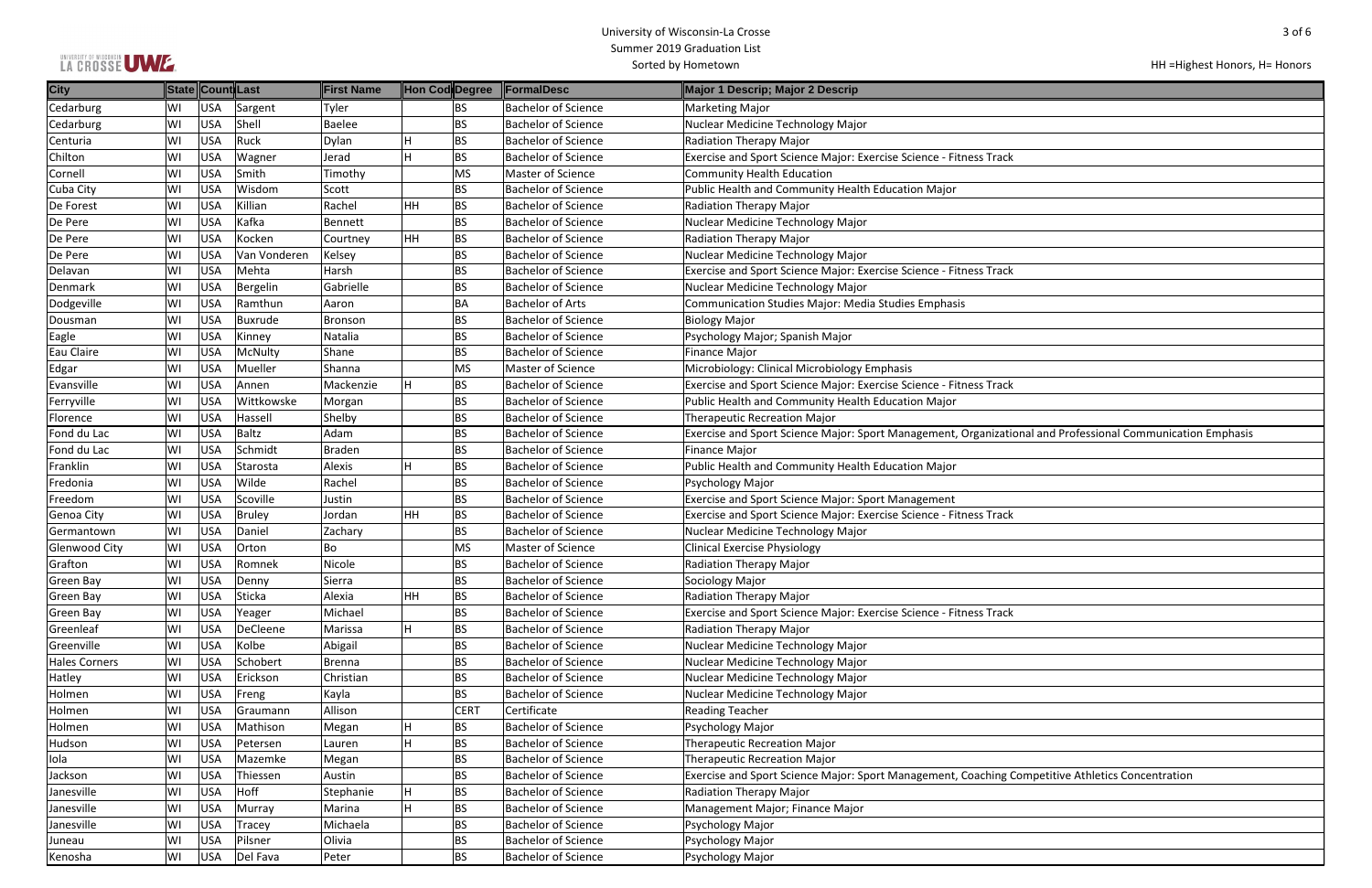| LA CROSSE UWE. |
|----------------|
|----------------|

| k |  |
|---|--|
|   |  |
|   |  |
|   |  |
|   |  |
|   |  |
|   |  |
|   |  |
| k |  |
|   |  |
|   |  |
|   |  |
|   |  |
|   |  |
|   |  |
|   |  |
| k |  |
|   |  |
|   |  |
|   |  |
|   |  |
|   |  |
|   |  |
|   |  |
|   |  |
|   |  |
|   |  |
|   |  |
|   |  |
|   |  |
|   |  |
|   |  |
|   |  |
|   |  |
|   |  |
|   |  |
|   |  |
|   |  |
|   |  |
| k |  |
|   |  |
|   |  |
|   |  |
|   |  |
|   |  |
|   |  |
|   |  |
|   |  |
|   |  |
|   |  |
|   |  |
|   |  |
|   |  |
|   |  |
|   |  |
|   |  |
|   |  |
|   |  |
|   |  |
|   |  |
|   |  |
|   |  |
|   |  |
|   |  |
|   |  |
|   |  |
|   |  |
|   |  |
|   |  |
|   |  |
|   |  |

| <b>City</b>            |     | State Count Last |                 | <b>First Name</b> | Hon Cod Degree |             | <b>FormalDesc</b>          | Major 1 Descrip; Major 2 Descrip                                   |
|------------------------|-----|------------------|-----------------|-------------------|----------------|-------------|----------------------------|--------------------------------------------------------------------|
| Kronenwetter           | lwı | <b>USA</b>       | <b>Braun</b>    | Lisa              |                | <b>CERT</b> | Certificate                | <b>Educational Leadership</b>                                      |
| La Crosse              | WI  | <b>USA</b>       | Abrahamson      | Alissa            |                | <b>CERT</b> | Certificate                | <b>Reading Teacher</b>                                             |
| La Crosse              | WI  | <b>USA</b>       | Aubert          | Leah              |                | <b>CERT</b> | Certificate                | <b>Reading Teacher</b>                                             |
| La Crosse              | WI  | <b>USA</b>       | <b>Bittner</b>  | Sara              |                | <b>BS</b>   | <b>Bachelor of Science</b> | <b>Management Major</b>                                            |
| La Crosse              | WI  | <b>USA</b>       | <b>Bjerke</b>   | Stefanie          | H              | <b>BS</b>   | <b>Bachelor of Science</b> | Exercise and Sport Science Major: Exercise Science - Fitness Track |
| La Crosse              | lwı | <b>USA</b>       | Blanton         | Sarah             |                | <b>CERT</b> | Certificate                | <b>Reading Teacher</b>                                             |
| La Crosse              | ∣wı | <b>USA</b>       | Brenner         | Alexa             | Η              | <b>BS</b>   | <b>Bachelor of Science</b> | <b>Therapeutic Recreation Major</b>                                |
| La Crosse              | WI  | <b>USA</b>       | <b>Buxton</b>   | Jocelyn           |                | <b>CERT</b> | Certificate                | <b>Reading Teacher</b>                                             |
| La Crosse              | WI  | <b>USA</b>       | Clark           | Kristine          |                | <b>BS</b>   | <b>Bachelor of Science</b> | Radiation Therapy Major                                            |
| La Crosse              | WI  | <b>USA</b>       | Hansen          | Michael           | HH             | <b>BS</b>   | <b>Bachelor of Science</b> | Exercise and Sport Science Major: Exercise Science - Fitness Track |
| La Crosse              | WI  | <b>USA</b>       | Harmsen         | Shyler            |                | <b>BS</b>   | <b>Bachelor of Science</b> | <b>Biology Major</b>                                               |
| La Crosse              | WI  | <b>USA</b>       | Heinrich        | Callie            | Η              | <b>BS</b>   | <b>Bachelor of Science</b> | <b>Exercise and Sport Science Major: Sport Management</b>          |
| La Crosse              | lwı | <b>USA</b>       | Heise           | Jordan            |                | <b>BS</b>   | <b>Bachelor of Science</b> | Psychology Major                                                   |
| La Crosse              | WI  | <b>USA</b>       | Lasack          | Logan             |                | <b>MS</b>   | Master of Science          | <b>Clinical Exercise Physiology</b>                                |
| La Crosse              | WI  | <b>USA</b>       | Meyer           | Hannah            | Η              | <b>BS</b>   | <b>Bachelor of Science</b> | Exercise and Sport Science Major: Exercise Science - Fitness Track |
| La Crosse              | WI  | <b>USA</b>       | Miron           | Philip            |                | <b>BS</b>   | Bachelor of Science        | Psychology Major                                                   |
| La Crosse              | WI  | <b>USA</b>       | Nolden          | Jade              |                | <b>MS</b>   | Master of Science          | <b>Therapeutic Recreation</b>                                      |
| La Crosse              | WI  | <b>USA</b>       | Percival        | <b>Brandon</b>    |                | <b>MS</b>   | Master of Science          | Biology: Nurse Anesthesia Concentration                            |
| La Crosse              | ∣wı | <b>USA</b>       | Powell          | Michelle          |                | <b>CERT</b> | Certificate                | <b>Reading Teacher</b>                                             |
| La Crosse              | WI  | <b>USA</b>       | Powell          | Michelle          |                | <b>CERT</b> | Certificate                | <b>Reading Teacher</b>                                             |
| La Crosse              | WI  | <b>USA</b>       | Read            | Hope              | HH             | <b>BS</b>   | <b>Bachelor of Science</b> | <b>Recreation Management Major: Tourism Emphasis</b>               |
| La Crosse              | WI  | <b>USA</b>       | Schneider       | Amanda            |                | <b>MS</b>   | Master of Science          | Biology: Nurse Anesthesia Concentration                            |
| La Crosse              | WI  | <b>USA</b>       | Valentine       | Jasmine           |                | <b>CERT</b> | Certificate                | <b>Reading Teacher</b>                                             |
| La Crosse              | WI  | <b>USA</b>       | Veenstra        | Rebecca           |                | <b>CERT</b> | Certificate                | <b>Reading Teacher</b>                                             |
| Lake Mills             | WI  | <b>USA</b>       | Radebaugh       | Dane              |                | <b>BS</b>   | <b>Bachelor of Science</b> | Recreation Management Major: Outdoor Recreation Emphasis           |
| Linden                 | WI  | <b>USA</b>       | Milliken        | Trent             |                | <b>BS</b>   | <b>Bachelor of Science</b> | Public Administration Major                                        |
| Loyal                  | WI  | <b>USA</b>       | Kiel            | Karlie            | H              | <b>BA</b>   | <b>Bachelor of Arts</b>    | Theatre Arts Major: Design / Technical Emphasis                    |
| Luxemburg              | WI  | <b>USA</b>       | Yanda           | David             |                | <b>BS</b>   | <b>Bachelor of Science</b> | Public Health and Community Health Education Major                 |
| Lyndon Station         | WI  | <b>USA</b>       | Teske           | Mariah            | HH             | <b>BS</b>   | <b>Bachelor of Science</b> | Exercise and Sport Science Major: Exercise Science - Fitness Track |
| Madison                | WI  | <b>USA</b>       | <b>Beers</b>    | Rachel            |                | <b>BS</b>   | <b>Bachelor of Science</b> | <b>Exercise and Sport Science Major: Sport Management</b>          |
| Madison                | ∣wı | <b>USA</b>       | Kuhn            | Elizabeth         |                | <b>MS</b>   | Master of Science          | Biology: Nurse Anesthesia Concentration                            |
| Madison                | WI  | <b>USA</b>       | Peterson        | Eric              |                | <b>BS</b>   | <b>Bachelor of Science</b> | <b>Exercise and Sport Science Major: Sport Management</b>          |
| Manitowoc              | WI  | <b>USA</b>       | Hrudka          | Bryce             | Н              | <b>BS</b>   | <b>Bachelor of Science</b> | Nuclear Medicine Technology Major- Pre-Medicine Track              |
| Marinette              | WI  | <b>USA</b>       | <b>Brown</b>    | Hannah            |                | <b>BS</b>   | <b>Bachelor of Science</b> | <b>Management Major</b>                                            |
| Marshfield             | WI  | <b>USA</b>       | <b>Babbitts</b> | Ashlynn           | Н              | <b>BS</b>   | <b>Bachelor of Science</b> | Nuclear Medicine Technology Major                                  |
| Marshfield             | WI  | <b>USA</b>       | Gruber          | Kevin             | H              | BA          | <b>Bachelor of Arts</b>    | <b>Art Major</b>                                                   |
| Marshfield             | WI  | <b>USA</b>       | Johnson         | Marisa            | HH             | <b>BS</b>   | <b>Bachelor of Science</b> | <b>Therapeutic Recreation Major</b>                                |
| Marshfield             | WI  | <b>USA</b>       | Zuelke          | Natalie           | HH             | <b>BS</b>   | <b>Bachelor of Science</b> | Public Health and Community Health Education Major                 |
| Mauston                | WI  | <b>USA</b>       | <b>Differt</b>  | Ashley            | H              | <b>BS</b>   | <b>Bachelor of Science</b> | <b>Therapeutic Recreation Major</b>                                |
| Mauston                | WI  | <b>USA</b>       | Vetter          | Thomas            |                | MS          | Master of Science          | <b>Recreation Management</b>                                       |
| Mayville               | WI  | <b>USA</b>       | Liska           | Cecily            |                | <b>BS</b>   | <b>Bachelor of Science</b> | Microbiology Major                                                 |
| Mayville               | WI  | <b>USA</b>       | Strook          | Cassie            | HH             | <b>BS</b>   | <b>Bachelor of Science</b> | <b>Therapeutic Recreation Major</b>                                |
| Medford                | WI  | <b>USA</b>       | Salzgeber       | Austin            |                | <b>MS</b>   | Master of Science          | <b>Clinical Exercise Physiology</b>                                |
| <b>Menomonee Falls</b> | lwı | <b>USA</b>       | Beyer           | Caleb             |                | <b>BS</b>   | <b>Bachelor of Science</b> | <b>Management Major</b>                                            |
| Menomonie              | WI  | <b>USA</b>       | Jensen          | Hannah            | Н              | <b>BS</b>   | <b>Bachelor of Science</b> | Exercise and Sport Science Major: Sport Management                 |
| Mequon                 | WI  | <b>USA</b>       | Sutton          | Mitchell          |                | <b>BS</b>   | <b>Bachelor of Science</b> | <b>Marketing Major</b>                                             |
| Milwaukee              | WI  | <b>USA</b>       | Bromberek       | Michaela          | Н              | <b>BS</b>   | <b>Bachelor of Science</b> | Psychology Major                                                   |
|                        |     |                  |                 |                   |                |             |                            |                                                                    |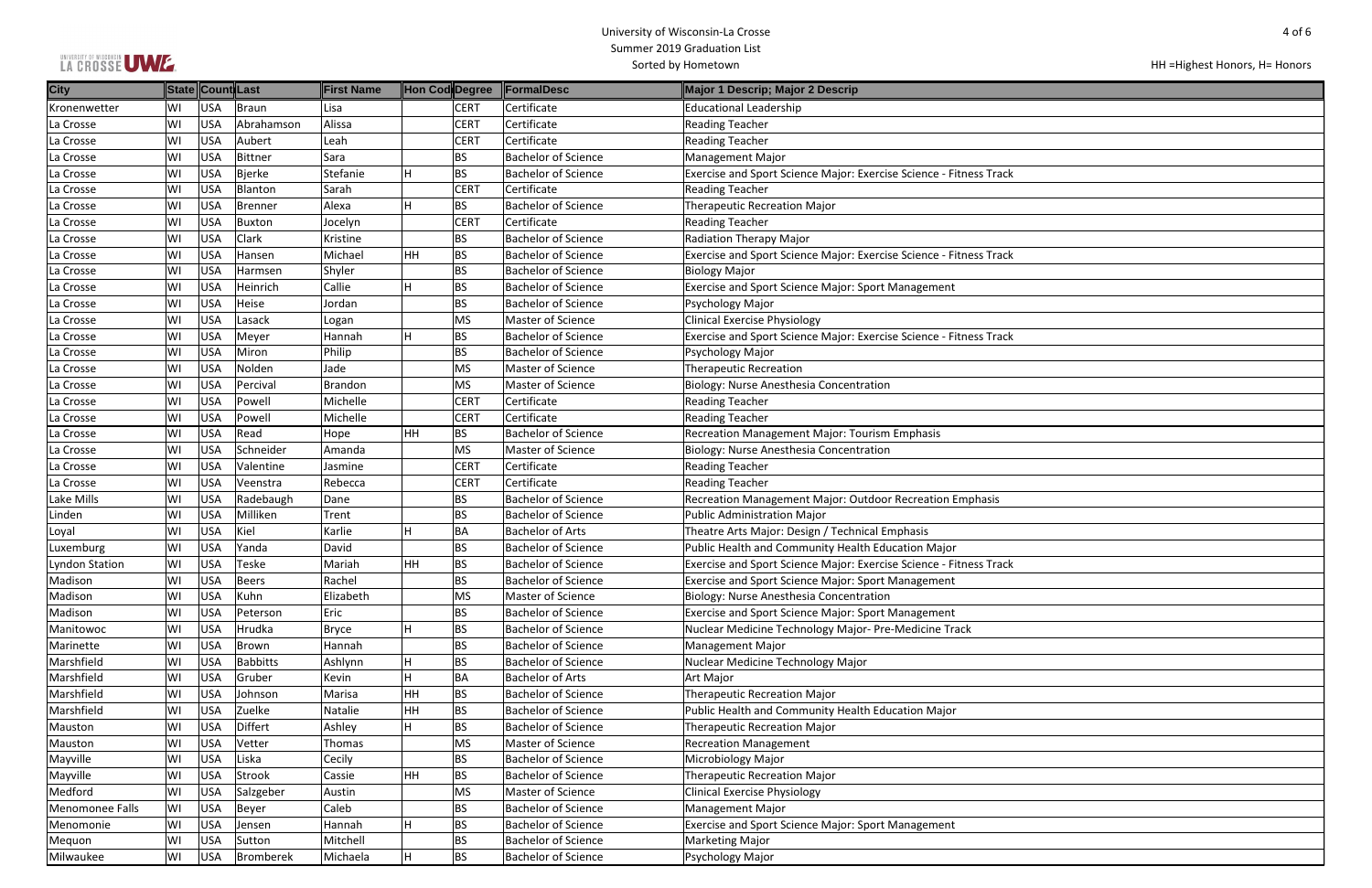|  |  |  |  | LA CROSSE UWE. |
|--|--|--|--|----------------|
|--|--|--|--|----------------|

| an Assistant Track                                  |
|-----------------------------------------------------|
|                                                     |
|                                                     |
|                                                     |
|                                                     |
|                                                     |
|                                                     |
|                                                     |
|                                                     |
|                                                     |
|                                                     |
|                                                     |
|                                                     |
|                                                     |
|                                                     |
|                                                     |
| phasis                                              |
| <b>Coaching Competitive Athletics Concentration</b> |
|                                                     |
|                                                     |
|                                                     |
|                                                     |
|                                                     |
|                                                     |
|                                                     |
| ent Emphasis                                        |
| Emphasis                                            |
|                                                     |
|                                                     |
|                                                     |
|                                                     |

## HH =Highest Honors, H= Honors

| <b>City</b>        |    | State Count Last |              | <b>First Name</b> | Hon Cod Degree |             | <b>FormalDesc</b>          | Major 1 Descrip; Major 2 Descrip                                                                                 |
|--------------------|----|------------------|--------------|-------------------|----------------|-------------|----------------------------|------------------------------------------------------------------------------------------------------------------|
| Milwaukee          | WI | <b>USA</b>       | Jensen       | Conner            |                | <b>MS</b>   | Master of Science          | Data Science                                                                                                     |
| Milwaukee          | WI | <b>USA</b>       | Stout        | <b>Brandon</b>    |                | MS          | Master of Science          | Biology: Nurse Anesthesia Concentration                                                                          |
| Milwaukee          | WI | <b>USA</b>       | Yang         | Pangchaan         |                | <b>BS</b>   | <b>Bachelor of Science</b> | Public Health and Community Health Education Major                                                               |
| Monticello         | WI | <b>USA</b>       | Schilder     | Lauren            |                | <b>BS</b>   | <b>Bachelor of Science</b> | Radiation Therapy Major                                                                                          |
| <b>Mount Horeb</b> | WI | <b>USA</b>       | Fischer      | Valerie           |                | <b>BS</b>   | <b>Bachelor of Science</b> | <b>Exercise and Sport Science Major: Sport Management</b>                                                        |
| <b>Mount Horeb</b> | WI | <b>USA</b>       | Handrick     | Cassandra         |                | <b>BS</b>   | <b>Bachelor of Science</b> | Public Health and Community Health Education Major                                                               |
| Mukwonago          | WI | <b>USA</b>       | Ludke        | Caylin            |                | <b>BS</b>   | <b>Bachelor of Science</b> | Archaeological Studies Major                                                                                     |
| Mukwonago          | WI | <b>USA</b>       | Wozny        | Tyler             |                | <b>BS</b>   | <b>Bachelor of Science</b> | <b>Information Systems Major</b>                                                                                 |
| Muskego            | WI | <b>USA</b>       | Sullivan     | Kathrine          | н              | <b>BS</b>   | <b>Bachelor of Science</b> | Therapeutic Recreation Major                                                                                     |
| Necedah            | WI | <b>USA</b>       | Klika        | Irena             |                | <b>BS</b>   | <b>Bachelor of Science</b> | Public Health and Community Health Education Major                                                               |
| Neenah             | WI | <b>USA</b>       | Charniak     | Andrew            |                | <b>BS</b>   | <b>Bachelor of Science</b> | <b>Biology Major: Biomedical Science Concentration</b>                                                           |
| Neenah             | WI | <b>USA</b>       | Nussbaum     | Jessica           |                | <b>BS</b>   | <b>Bachelor of Science</b> | <b>Women's Studies Major</b>                                                                                     |
| <b>New Berlin</b>  | WI | <b>USA</b>       | Harmon       | Taylor            | н              | <b>BS</b>   | <b>Bachelor of Science</b> | Radiation Therapy Major                                                                                          |
| <b>New Berlin</b>  | WI | <b>USA</b>       | Rogala       | Andrea            |                | <b>BS</b>   | <b>Bachelor of Science</b> | <b>Therapeutic Recreation Major</b>                                                                              |
| New Berlin         | WI | <b>USA</b>       | Tsolak       | Daniel            |                | <b>BS</b>   | <b>Bachelor of Science</b> | Psychology Major                                                                                                 |
| <b>New Glarus</b>  | WI | <b>USA</b>       | <b>Clark</b> | Ashley            | H              | <b>BS</b>   | <b>Bachelor of Science</b> | Public Health and Community Health Education Major                                                               |
| New Richmond       | WI | <b>USA</b>       | Swetlik      | Hannah            |                | <b>BS</b>   | <b>Bachelor of Science</b> | <b>Accountancy Major</b>                                                                                         |
| Oconomowoc         | WI | <b>USA</b>       | Passon       | Mollie            |                | <b>BS</b>   | <b>Bachelor of Science</b> | Public Health and Community Health Education Major-Pre-Physician Assistant Track                                 |
| Onalaska           | WI | <b>USA</b>       | Bradle       | Sarah             |                | <b>CERT</b> | Certificate                | <b>Reading Teacher</b>                                                                                           |
| Onalaska           | WI | <b>USA</b>       | Kruckeberg   | Carli             |                | <b>BS</b>   | <b>Bachelor of Science</b> | Psychology Major                                                                                                 |
| Onalaska           | WI | <b>USA</b>       | Medema       | Emily             |                | <b>BS</b>   | <b>Bachelor of Science</b> | <b>Therapeutic Recreation Major</b>                                                                              |
| Onalaska           | WI | <b>USA</b>       | Schlesser    | Rebecka           |                | <b>BS</b>   | <b>Bachelor of Science</b> | <b>Therapeutic Recreation Major</b>                                                                              |
| Onalaska           | WI | <b>USA</b>       | Schulz       | Austin            |                | <b>BS</b>   | <b>Bachelor of Science</b> | History Major: Cultural and Social History Emphasis                                                              |
| Onalaska           | WI | <b>USA</b>       | Soper        | Natalie           |                | <b>BS</b>   | <b>Bachelor of Science</b> | <b>Recreation Management Major: Generalist Emphasis</b>                                                          |
| Onalaska           | WI | <b>USA</b>       | Swiggum      | Larry             |                | <b>CERT</b> | Certificate                | <b>Educational Leadership</b>                                                                                    |
| Oshkosh            | WI | <b>USA</b>       | Glatting     | Kaylee            |                | <b>BS</b>   | <b>Bachelor of Science</b> | Radiation Therapy Major; Mathematics Major                                                                       |
| Park Falls         | WI | <b>USA</b>       | Scharp       | Bailee            | н              | <b>BS</b>   | <b>Bachelor of Science</b> | Biology Major: Biomedical Science Concentration                                                                  |
| Platteville        | WI | <b>USA</b>       | Heer         | Jarred            |                | <b>BS</b>   | <b>Bachelor of Science</b> | Economics Major                                                                                                  |
| Plover             | WI | <b>USA</b>       | Eckendorf    | Karisa            |                | <b>BS</b>   | <b>Bachelor of Science</b> | <b>Community Health Education Major</b>                                                                          |
| Plum City          | WI | <b>USA</b>       | Radle        | Alexandra         | HΗ             | <b>BS</b>   | <b>Bachelor of Science</b> | Radiation Therapy Major                                                                                          |
| Prairie du Chien   | WI | <b>USA</b>       | Kozelka      | Jamie             |                | <b>BS</b>   | <b>Bachelor of Science</b> | Management Major                                                                                                 |
| Prairie du Chien   | WI | <b>USA</b>       | Schilling    | Jack              | н              | <b>BS</b>   | <b>Bachelor of Science</b> | Public Health and Community Health Education Major                                                               |
| Prairie du Sac     | WI | <b>USA</b>       | Murphy       | Quinn             |                | <b>BS</b>   | <b>Bachelor of Science</b> | Recreation Management Major: Community-Based Recreation Emphasis                                                 |
| Pulaski            | WI | <b>USA</b>       | Drummond     | Nathan            |                | <b>BS</b>   | <b>Bachelor of Science</b> | Exercise and Sport Science Major: Exercise Science - Fitness Track, Coaching Competitive Athletics Concentration |
| Racine             | WI | <b>USA</b>       | Weise        | Andrea            | Η              | <b>BS</b>   | <b>Bachelor of Science</b> | Exercise and Sport Science Major: Exercise Science - Fitness Track                                               |
| Ridgeway           | WI | <b>USA</b>       | Berning      | Riley             |                | <b>BS</b>   | <b>Bachelor of Science</b> | <b>Exercise and Sport Science Major: Sport Management</b>                                                        |
| Sauk City          | WI | <b>USA</b>       | Jaedike      | Alicia            |                | MS          | Master of Science          | Biology: Clinical Microbiology Concentration                                                                     |
| Sheboygan          | WI | <b>USA</b>       | Steffes      | Makenzie          |                | <b>BS</b>   | <b>Bachelor of Science</b> | <b>Exercise and Sport Science Major: Sport Management</b>                                                        |
| Sheboygan          | WI | <b>USA</b>       | Thiesenhusen | Isabella          |                | <b>BA</b>   | <b>Bachelor of Arts</b>    | Psychology Major                                                                                                 |
| Sheboygan Falls    | WI | <b>USA</b>       | Sneen        | Jonathan          |                | <b>BS</b>   | <b>Bachelor of Science</b> | Finance MajorEconomics Major                                                                                     |
| Sherwood           | WI | <b>USA</b>       | Sirois       | Andrew            | н              | <b>BS</b>   | <b>Bachelor of Science</b> | Microbiology Major: Biomedical Concentration                                                                     |
| Sparta             | WI | <b>USA</b>       | Hanson       | Gabe              |                | <b>BS</b>   | <b>Bachelor of Science</b> | Theatre Arts Major: Design / Technical Emphasis, Stage Management Emphasis                                       |
| Sparta             | WI | <b>USA</b>       | Hinton       | Miron             |                | <b>BS</b>   | <b>Bachelor of Science</b> | Sociology Major: Organizational and Professional Communication Emphasis                                          |
| Sparta             | WI | <b>USA</b>       | Leuck        | Paul              | H              | <b>BS</b>   | <b>Bachelor of Science</b> | <b>Accountancy Major</b>                                                                                         |
| Sparta             | WI | <b>USA</b>       | Murnane      | Michael           |                | <b>BS</b>   | <b>Bachelor of Science</b> | Exercise and Sport Science Major: Exercise Science - Fitness Track                                               |
| Sparta             | WI | <b>USA</b>       | Polhamus     | Kaylie            | н              | <b>BS</b>   | <b>Bachelor of Science</b> | Exercise and Sport Science Major: Exercise Science - Fitness Track                                               |
| Spencer            | WI | <b>USA</b>       | Zastrow      | Rachel            | H              | <b>BS</b>   | <b>Bachelor of Science</b> | Physics Major: Biomedical Concentration                                                                          |
|                    |    |                  |              |                   |                |             |                            |                                                                                                                  |